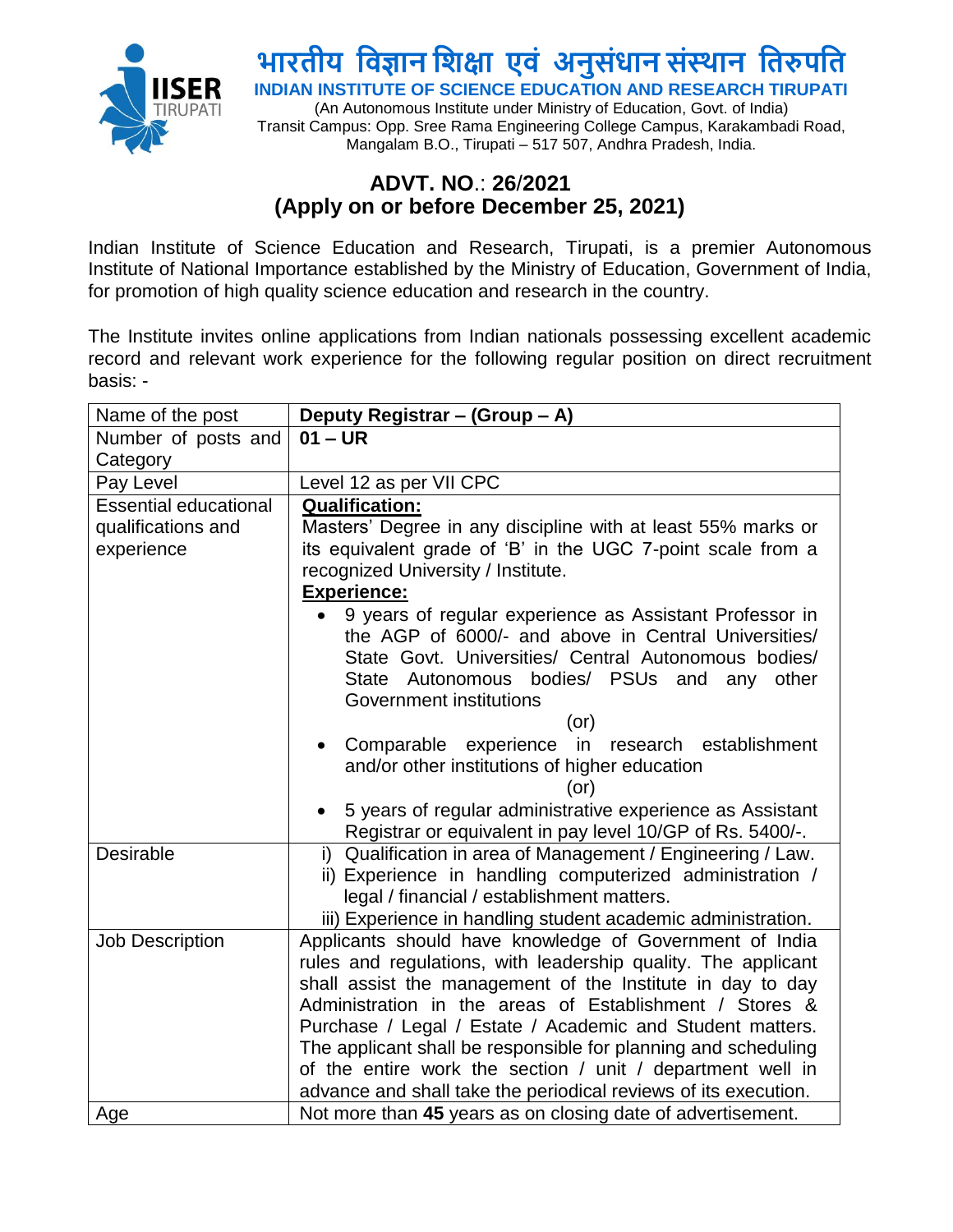

**भारतीय विज्ञान विक्षा एिं अनुसंधान संस्थान वतरुपवत INDIAN INSTITUTE OF SCIENCE EDUCATION AND RESEARCH TIRUPATI** (An Autonomous Institute under Ministry of Education, Govt. of India)

Transit Campus: Opp. Sree Rama Engineering College Campus, Karakambadi Road, Mangalam B.O., Tirupati – 517 507, Andhra Pradesh, India.

# **GENERAL INFORMATION / DETAILS ABOUT THE POST**

- 1) Candidates should fully satisfy themselves before applying that they possess the qualification and experience etc. as laid down in this advertisement.
- 2) The applicant will be responsible for the authenticity of information submitted / documents and photograph. It is the responsibility of the candidate to assess his / her own eligibility to the post(s) for which he  $/$  she is appearing in accordance to this advertisement. If it is detected at any time in future, during the process of selection or even after appointment that the candidate was not eligible as per the prescribed Recruitment Rules of the Institute which could not be detected at the time of selection for whatsoever reason, his/her candidature/appointment shall be liable to be cancelled/terminated immediately.
- 3) The above post is as per the Central Government pay scales and carry allowances like House Rent, Transport and Children's Education as admissible to Central Government employees of the respective pay level posted in Tirupati.
- 4) The post will be covered under New Pension Scheme of Govt. of India and incumbent will be eligible for other benefits like Medical, LTC, etc. as per the Government / Institute norms.
- 5) The qualification prescribed should have been obtained from recognized Universities / Institutions.
- 6) Age relaxation as admissible to Physically Handicapped / Departmental Candidates with three years' continuous service in Central Government / Ex-Serviceman and applicants shall be considered as per Government of India norms. Such candidates must ensure that they are entitled to relaxation and possess the valid certificates / documents prescribed by GoI in support of their claim.
- 7) If a candidate indicates in his/her application form for IISER Tirupati that he/she belongs to General Category but subsequently writes to the IISER Tirupati to change his/her category to a reserved one, such request will not be entertained.
- 8) Age relaxation for SC / ST/ OBC (NCL) / EWS is applicable, only if the post is reserved for that particular category.
- 9) Candidates belonging to SC/ST/OBC-NCL/EWS who fulfil required educational qualification/Technical/Professional qualifications can also apply against UR vacancies.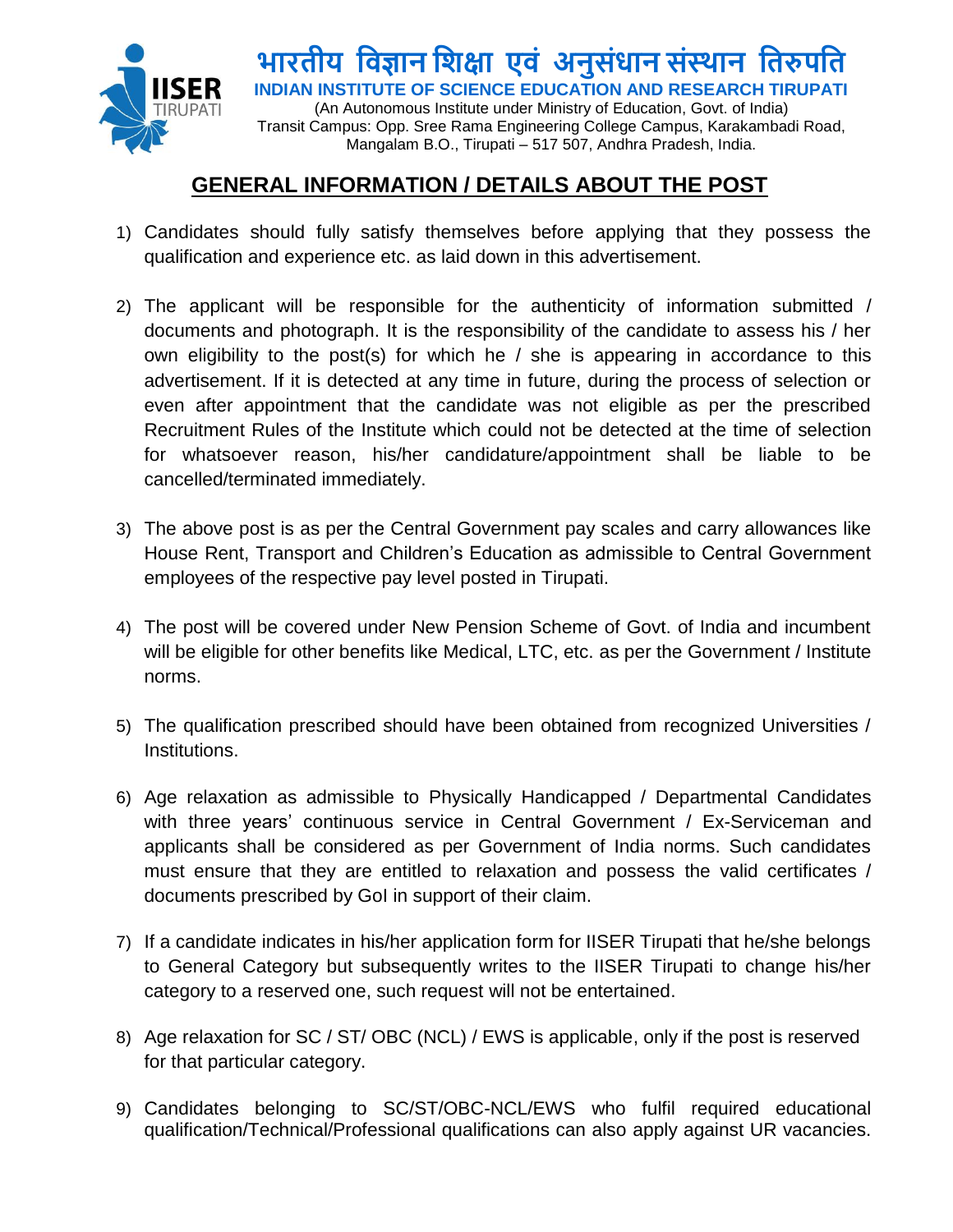

## **भारतीय विज्ञान विक्षा एिं अनुसंधान संस्थान वतरुपवत INDIAN INSTITUTE OF SCIENCE EDUCATION AND RESEARCH TIRUPATI**

(An Autonomous Institute under Ministry of Education, Govt. of India) Transit Campus: Opp. Sree Rama Engineering College Campus, Karakambadi Road, Mangalam B.O., Tirupati – 517 507, Andhra Pradesh, India.

They will however, have to compete with the UR candidates and will not be eligible for any relaxation including age relaxation. However, candidates have to indicate their actual community in the application.

- 10) Once a candidate has chosen a reserved category, no request shall be entertained for change to other reserved category viz. SC to ST, ST to SC, OBC to SC/ST or SC/ST to OBC, SC to EWS, EWS to SC, ST to EWS, EWS to ST, OBC to EWS, EWS to OBC (or) any other such requests.
- 11) In case of a candidate unfortunately becoming physically disabled during the course of the recruitment process, the candidate should produce valid document showing him/her acquiring a disability to the extent of 40% or more as defined under The Rights of Persons with Disabilities Act, 2016 to enable him/her to get the benefits of PwBD reservation for posts reserved under PwBD quota.
- 12) Number of posts indicated may increase or decrease as per the Institute requirement.
- 13) The Institute reserves the right to not to fill the post advertised and rejecting any or all of the applications without assigning any reason thereof.
- 14) Age should not exceed the limit as on the closing date for receipt of application.
- 15) Positions may be filled from the applicants from Physically Handicapped Category (Persons with disabilities) if found suitable, even if the post is not reserved under PwD category. Therefore, PwD candidates are encouraged to apply.
- 16) IISER Tirupati strives to have a workforce which reflects gender balance and women candidates are encouraged to apply.
- 17) Application from the candidates working in Government Departments, Public Sector Undertakings and Government Funded Research Agencies must be **sent through proper channel and with a clear certificate that the applicant (if selected) will be relieved within one month of receipt of appointment order along with Vigilance Clearance Certificate.** However, online application may be submitted before the last date as an advance copy. **They are required to submit NOC at the time of appearing for Interview, failing which the candidate will not be allowed for interview.**
- 18) The prescribed Essential Qualifications / Experience indicated are bare minimum and mere possession of same will not entitle the candidates to be called for interview / selection process. Where the number of applications received in response to an advertisement is large, it may not be convenient or possible to call all the candidates. The Institute may restrict the number of candidates to be called for written exam / skill test / interview to a reasonable limit, on the basis of qualifications and experience higher than that of the minimum prescribed in the advertisement. The candidates should,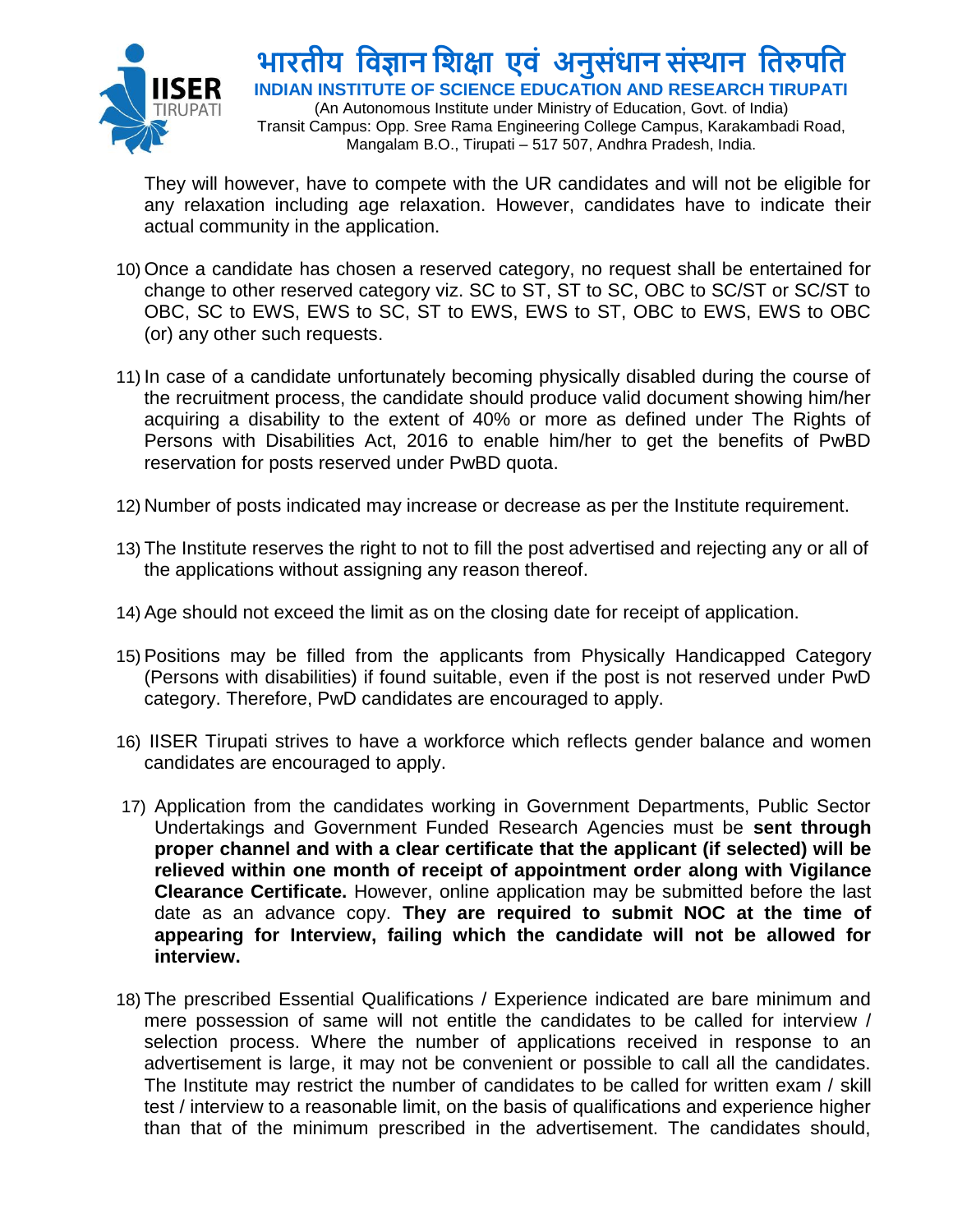

# **भारतीय विज्ञान विक्षा एिं अनुसंधान संस्थान वतरुपवत**

**INDIAN INSTITUTE OF SCIENCE EDUCATION AND RESEARCH TIRUPATI**

(An Autonomous Institute under Ministry of Education, Govt. of India) Transit Campus: Opp. Sree Rama Engineering College Campus, Karakambadi Road, Mangalam B.O., Tirupati – 517 507, Andhra Pradesh, India.

therefore, furnish full details of qualifications and experience possessed in the relevant fields, over and above the minimum prescribed. Documentary evidences of qualification and experience will be verified during the selection process. Any discrepancy found in documents of candidates will lead to cancellation of their candidature.

- 19) Decision of the Institute in all matters relating to the eligibility of the candidate, screening / Skill / Written test and selection would be final and binding on all the candidates.
- 20) The appointment of the selected candidate will be subject to his/her being found medically fit as per the requirements of the Institute.
- 21) The Institute shall verify the antecedents or documents submitted by a candidate at any time, at the time of appointment or during the tenure of the services. In case, it is detected that the documents submitted by the candidates are fake or the candidate has doubtful / unacceptable antecedents / background and has suppressed the said information, then his / her services shall be terminated forthwith and in addition, legal action may be initiated against such candidates / employees as per law.
- 22) In case of any corrigendum / addendum pertaining to this advertisement, the same shall be published in the Institute's website only.
- 23) All the future correspondences regarding the further selection process, shortlisting of candidates and important dates like written test, Interview etc. shall be uploaded on the Institute's website [\(https://www.iisertirupati.ac.in\)](https://www.iisertirupati.ac.in/). It shall be the responsibility of the candidates to monitor the same.
- 24) Canvassing in any form and / or bringing any influence, political, or otherwise, will definitely be treated as a disqualification for the post applied for.
- 25) Application incomplete in any respect will be summarily rejected.
- 26) No interim enquiries / correspondence / communication of any sort will be entertained on the matter.
- 27) An application fee of Rs. 1000/- for Unreserved/OBC candidates and Rs. 500/- for SC/ST applicants is to be paid while filling the online application. Fee waiver is applicable to PWD candidates only.
- 28) The application fee once paid will not be refunded or re-adjusted under any circumstances.
- 29) The Written test (if any) and interview / personality test / skill test will be held offline or online as per the requirements and decision of the Institute. Candidates will be duly informed of the same through appropriate notification in the website.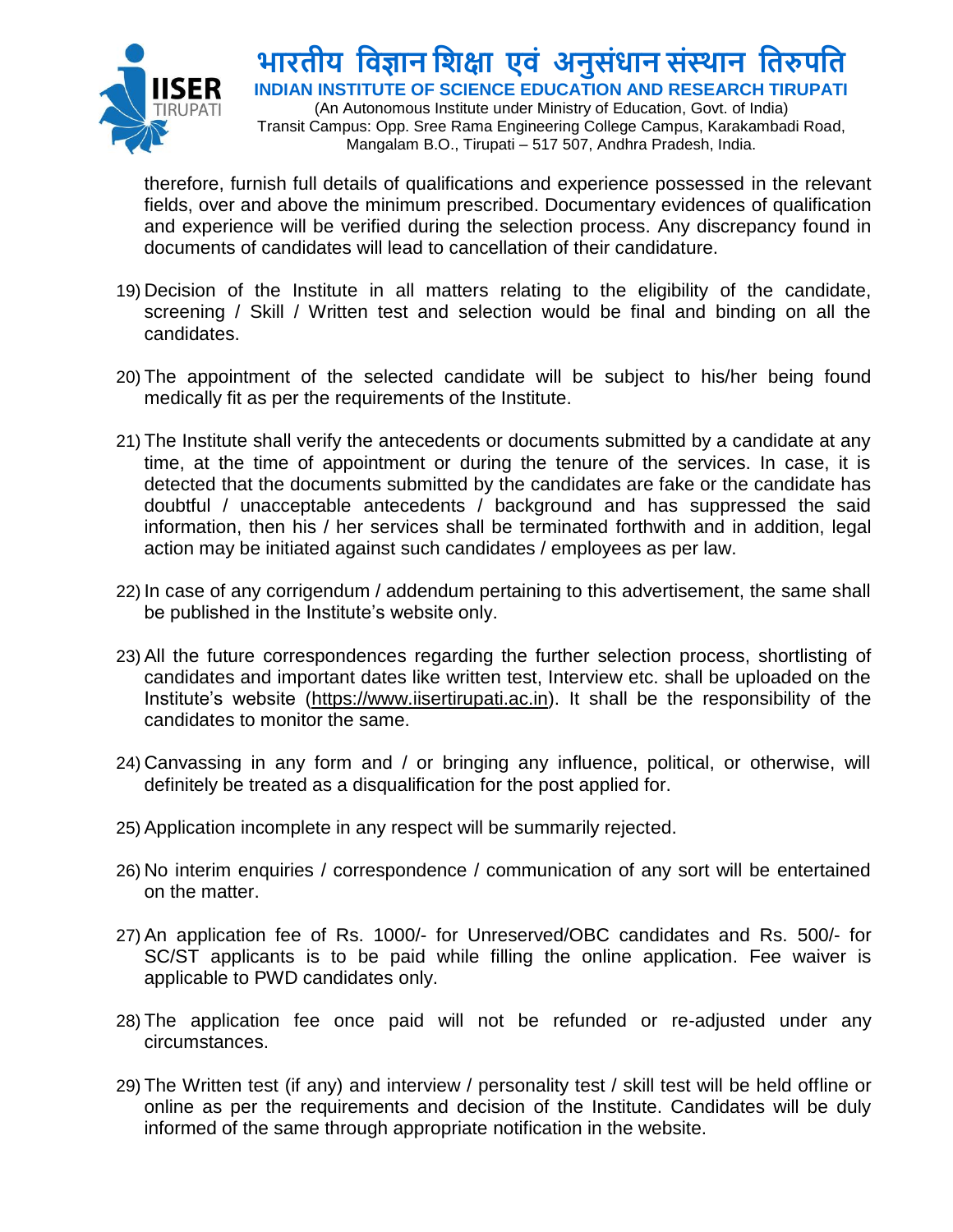

# **भारतीय विज्ञान विक्षा एिं अनुसंधान संस्थान वतरुपवत**

**INDIAN INSTITUTE OF SCIENCE EDUCATION AND RESEARCH TIRUPATI**

(An Autonomous Institute under Ministry of Education, Govt. of India) Transit Campus: Opp. Sree Rama Engineering College Campus, Karakambadi Road, Mangalam B.O., Tirupati – 517 507, Andhra Pradesh, India.

### **HOW TO APPLY**

#### **Last date for submitting on-line application is December 25, 2021.**

Interested candidates fulfilling the eligibility as per the above given criteria may apply online in the prescribed application format. Click on the link "Apply Online" available below this advertisement and apply for the post by completing your Registration under the "New Registration" link by clicking "Click here to login here to Apply".

#### **AFTER LOGIN, CANIDATES ARE REQUESTED TO READ THE INSTRUCTIONS IN THE APPLICATION PORTAL CAREFULLY BEFORE FILLING THE APPLICATION FORM.**

Please keep your personal details, qualification details, details of references, experience details, other relevant details, soft copy of the passport size photograph with you and printer attached to your desktop before starting online application.

In case, name of the degree that you possess is not listed in the drop down option, please select "other" and enter name of the degree, specialization and other desired details in the field named as "specialization".

#### **In case the applicant has completed the degree/s, course/s through Distance learning / Correspondence / Part –Time method:**

- Please mention in the Specialization field if the particular degree / course has been done through Distance / Correspondence / Part time as the case may be.
- In case the degree / course is completed through Private College / Institute not affiliated to any University, mention Private in the Specialization field in addition to other details.
- **Final result declared with CGPA / GPA to be converted in % as per the formula given by the respective University / Institute and to be entered in the respective field.**

#### **While entering the details of employment, details under the column "Pay Scale" should be entered as under:**

- 1) In case applicant is/was drawing salary as per the  $6<sup>th</sup>$  pay scale Just Enter Pay Band and Grade Pay of the post (Example – [PB3 - (BP+GP)]).
- 2) In case applicant is/was drawing salary as per the  $7<sup>th</sup>$  pay scale Just Enter Level  $(Example - Level 5[x] or Level 10[x] as the case may be).$
- 3) In case applicant is/was working in PSU Enter "PSU (Write Scale)". Example: PSU-18000-2400-26060.
- 4) In case applicant is/was working in Pvt. Organization then enter "Basic salary" i.e. Rs. 55000 OR Rs.78000.
- 5) In case applicant is/was drawing consolidated pay enter "Consolidated Pay" i.e. Rs. 55000 OR Rs.78000.